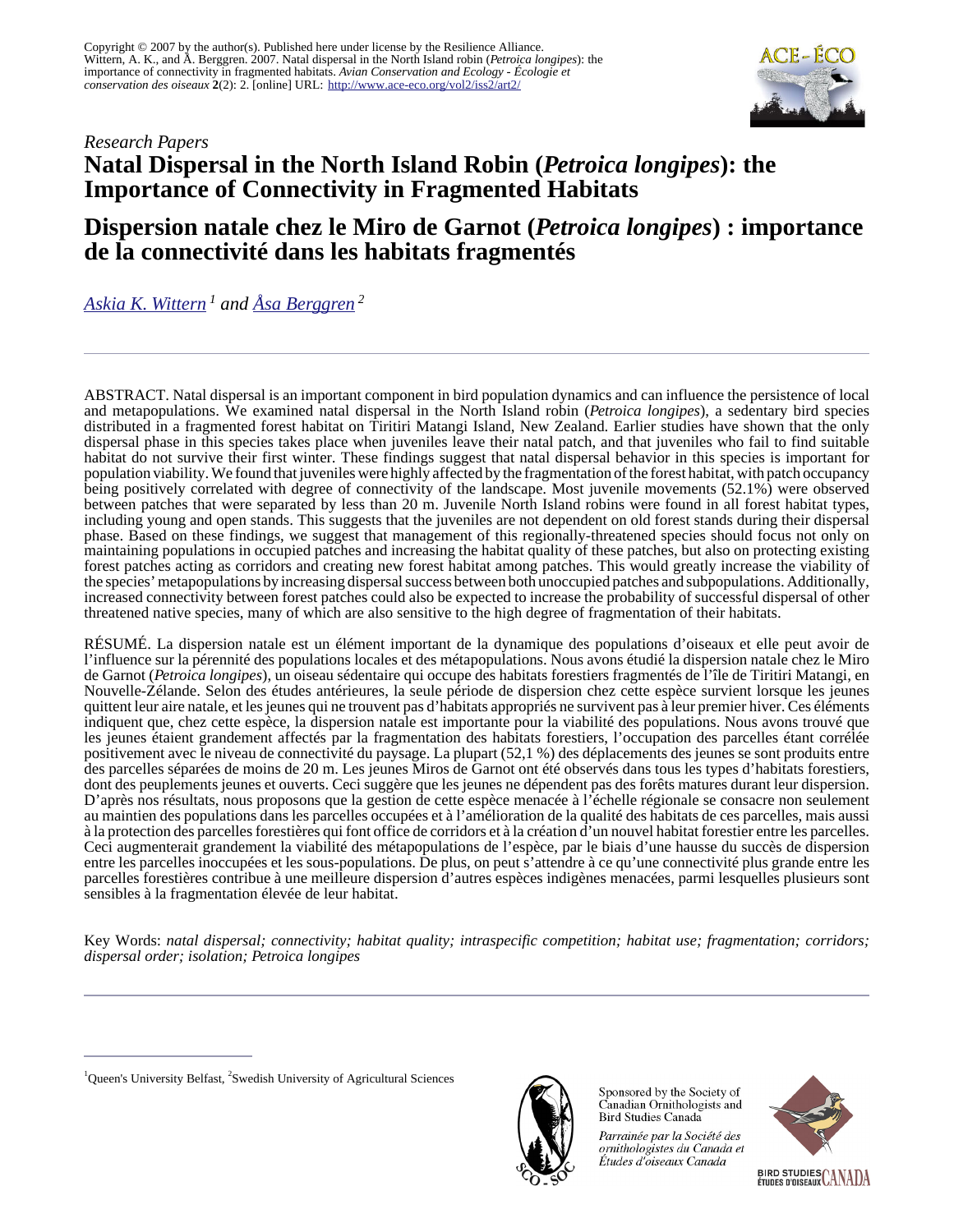### **INTRODUCTION**

Habitat fragmentation is a major cause of population decline and species extinction (Bender et al. 1998, Hames et al. 2001, Barbosa and Marquet 2002, Smith and Hellmann 2002). Fragmentation affects the spatial distribution of populations and may create a metapopulation structure in which subpopulations occupying remnant patches are linked only through the dispersal of individuals (Opdam 1991, Travis and Dytham 1998, Fleishman et al. 2002). The long-term survival of a metapopulation and its associated subpopulations is dependent on the interpatch dispersal of individuals, which increases genetic diversity in the different subpopulations and allows recolonization after local extinction (Charlesworth and Charlesworth 1987, Hanski 1999). The probability of interpatch dispersal in a fragmented landscape is a function of the behavioral or physical ability of a species to disperse through the habitat between the fragments (Ims 1995) as well as the size and isolation of the patch (Hansson 1991, Hames et al. 2001, Smith and Hellmann 2002). With reduced connectivity between habitat patches, and thus reduced movement of individuals, each subpopulation is at a higher risk of going extinct (Saunders et al. 1991).

Natal dispersal is one of the primary factors moving individuals between subpopulations within a metapopulation. This is the process by which juveniles move away from their natal areas in search of a space in which they can reproduce (Miller et al. 1997, Kennedy and Ward 2003). This dispersal process may be initiated by intraspecific competition (Lambin et al. 2001) and may have evolved as a way to avoid inbreeding (Perrin and Goudet 2001). The success of natal dispersers can have a large impact on subpopulations as well as on the growth and persistence of the metapopulation as a whole (Withey and Marzluff 2005).

Conspecific interaction is one of the major factors driving natal dispersal (Matthysen 2005) because of its influence on the initiation, length, and success of the dispersal phase. Because the occupants of an area will defend it against intruders, every interaction between a dispersing animal and the holder of a territory may prolong the dispersal phase (Armstrong 1995, Lambin et al. 2001). In a habitat patch with a high density of conspecifics and a high frequency of aggressive intraspecific interactions, a higher proportion of dispersing juveniles will be forced to continue searching for a territory,

compared with juveniles that encounter a patch with a lower density of conspecifics (Sutherland et al. 2002). The stress from conspecific interactions for the natal dispersers may be further increased by reduced habitat availability and longer dispersal distances because of habitat fragmentation. This accumulative effect should be most severe when the species in focus is a poor disperser and the habitat is highly fragmented.

Much of New Zealand has been deforested, and many of the remaining lowland forests are fragmented and isolated (Myers 1923, McGlone et al. 2005). Despite intensive conservation work and management involving native New Zealand birds (McLennan and Potter 1992, Innes et al. 2004), many species exist in a metapopulation structure because of habitat fragmentation. The North Island robin (*Petroica longipes*) is one of these species. A forest bird endemic to New Zealand's North Island, this species declined dramatically during the 1900s because of habitat loss and the introduction of exotic mammalian predators such as rats, stoats, and cats. The robin is a sedentary and highly territorial species in which adult birds are reported to have poor dispersal abilities and to move over only short distances (Higgins and Peter 2003). Juvenile North Island robins have generally been reported to move only short distances as well, but some studies found movement over several kilometers (Oppel and Beaven 2004). However, there is little detailed data on natal dispersal behavior and habitat use in fragmented areas. It is known that juveniles that do not find an area to occupy during their first winter do not survive (Armstrong et al. 2000, Berggren et al. 2004). Consequently, natal dispersal in the robin is a crucial stage in the life of the individual and for the dynamics of the population.

We studied natal dispersal in a population of North Island robins living in the fragmented forest of Tiritiri Matangi Island, east of the Whangaparoa peninsula in the North Island of New Zealand. In our study we examined the effects of landscape and intraspecific factors on juvenile dispersal behavior to address the following questions.

**1.** Does habitat use vary between dispersing juveniles and adult robins? We expect that juveniles have the same habitat preferences in vegetation age and vegetation cover as adults do. This is because the basic habitat requirements should be the same for juveniles and adults with respect to predator avoidance,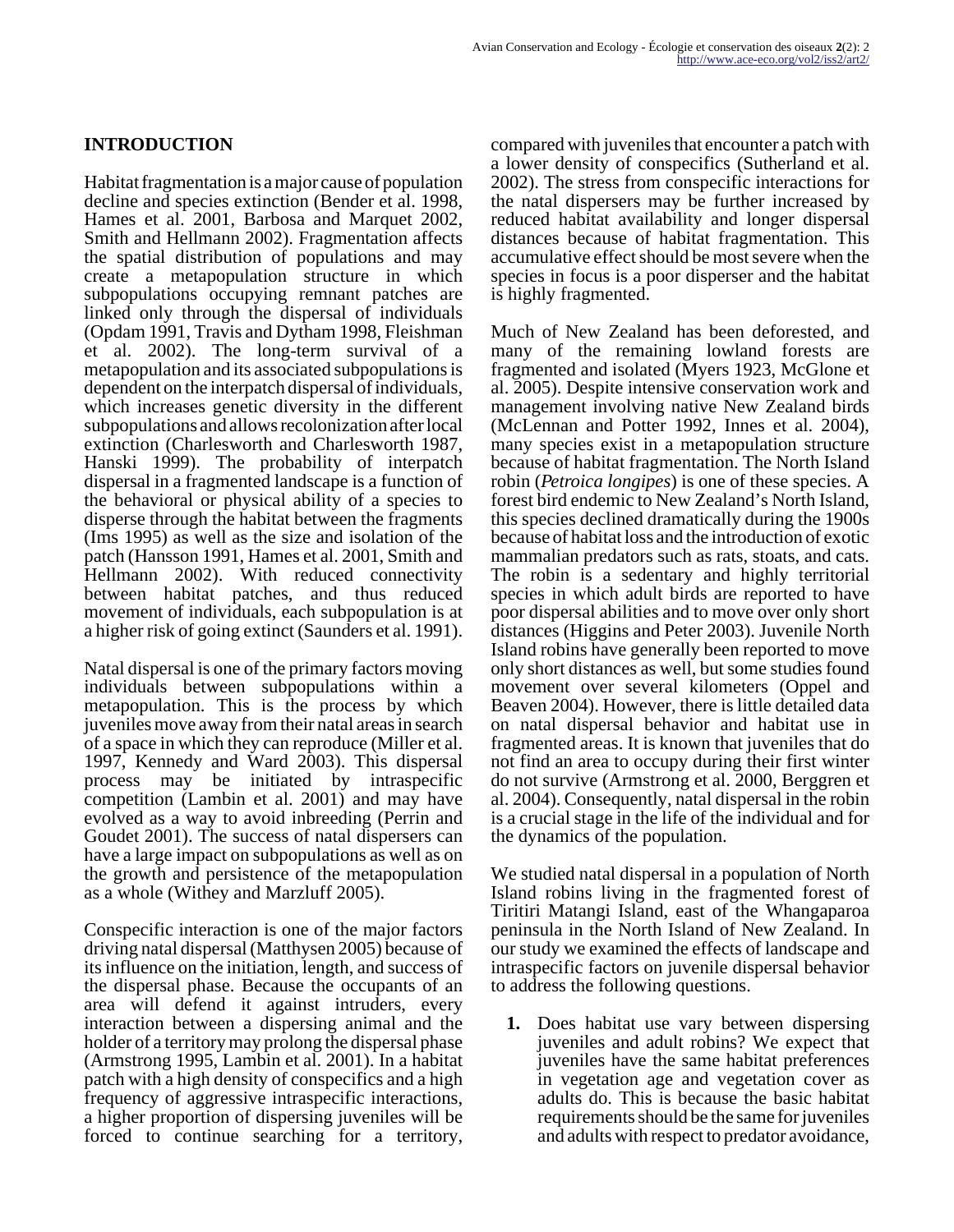e.g., predator attacks from above the canopy (Baker-Gabb 1981), and food availability, e. g., insect diversity and abundance related to the higher dead wood load in older forest fragments (Warburton et al. 1992).

- **2.** How do patch quality, patch size, and local and landscape connectivity correlate with juvenile presence in a forest patch? We expect that an increase in a patch's quality, i.e., forest age, size, and connectivity, will increase the number of juveniles found in a patch as a result of this species' preference for old forest (Armstrong and Ewen 2002). Patch size and connectivity have been shown to increase the number of immigrants because of the increased likelihood of individuals finding and reaching the patch (Hansson 1991, Saunders et al. 1991) and larger areas for occupation within the patch (Saunders et al. 1991, Armstrong et al. 2000).
- **3.** Does the density of conspecifics in an area influence the distribution of the dispersing juveniles? We expect that the juveniles that disperse late in the season and are faced with higher bird densities in patches will move to less preferred habitats. This is because the study population has a limited number of patches in which to to establish a territory (Armstrong et al. 2000, Berggren et al. 2004), and those patches fill up as the season progresses. Because North Island robins prefer old forest (Armstrong and Ewen 2002), juveniles should first move to patches with old forest that are well connected to minimize the dispersal cost (Johnson and Gaines 1990). As these patches become full and territorial encounters with established birds increase, juveniles should be forced out of occupied areas and move to a new patch (Lambin et al. 2001, Berggren et al. 2004).

#### **METHODS**

#### **Study site**

Tiritiri Matangi Island (36°36'S, 174°53'E) is a 220-ha nature reserve located 3.5 km offshore and 28 km north of Auckland, New Zealand. The island was originally covered by broadleaf forest that was largely cleared for farming by Maori and European settlers. In 1970, when farming stopped, only 13 ha of forest remained in fragmented, isolated patches (Armstrong et al. 2002). Extensive replanting of native forest was undertaken between 1983 and 2002, and today forest patches of varying sizes  $(0.018-9.2)$  ha) cover  $60\%$  of the island's area (Fig.1). Thus, the age of current forest patches on the island varies from recently planted  $(2-23 \text{ yr})$  to the old remnant stands spared by the early farmers. Although some forest patches are linked via habitat corridors or stepping-stone habitats, many are still surrounded by a matrix of grasslands that may contain solitary trees, most commonly the cabbage tree (*Cordyline australis*), and areas of flax (*Phormium tenax*).

#### **Study species**

The North Island robin is a small  $(26-32 \text{ g})$ , endemic, sedentary forest bird found on New Zealand's North Island. It was once distributed across the entire North Island, but its range has decreased dramatically in the last decades (Fleming 1950, Higgins and Peter 2003). Today the species is patchily distributed in the center of the North Island and on a few offshore islands (Higgins and Peter 2003). The conservation status of the New Zealand robin is "regionally threatened," and it is currently not listed in any IUCN threat category. This classification is based on the assumption that the North Island robin is a subspecies, and does not take into account morphological and distributional data that suggest that the North Island and South Island robins (*Petroica australis*) are two separate species (Holdaway et al. 2001).

Earlier studies have shown that robins prefer old forest to regenerating forest, indicating that territories in older forest areas are of higher quality than areas with younger forest (Armstrong and Ewen 2002). Because robins usually remain in the same territory until they die, individuals of this species tend to be highly sedentary once they have settled after the juvenile dispersal phase (Armstrong et al. 2000). The breeding season begins in September and ends in January; pairs can lay up to three clutches per season. Eggs are incubated for 17–20 d, and juveniles fledge at about 17 d of age. Parental food provisioning decreases approximately 30 d after fledging, and at this time juvenile robins begin leaving their parents' territory to find their own breeding territory (Berggren 2006).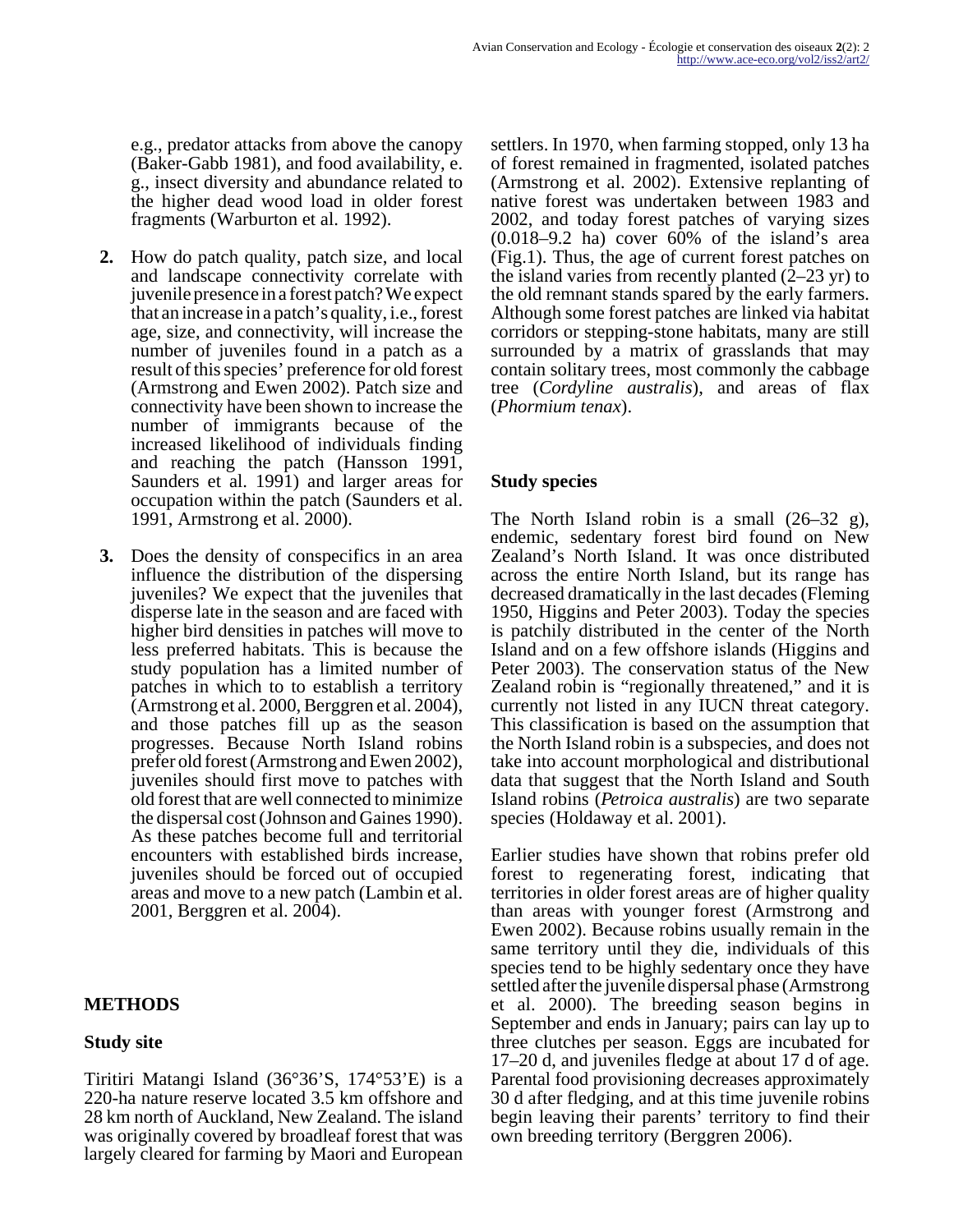**Fig. 1**. Map of Tiritiri Matangi Island (36°36'S, 174°53'E), New Zealand.



The map shows;  $\sigma$  open matrix (grass and low to medium high vegetation),  $\bullet$  censused forest habitats (96.5% of the forest on the island), and  $\bullet$  non-censused forest habitat (3.5% of the forest on the island).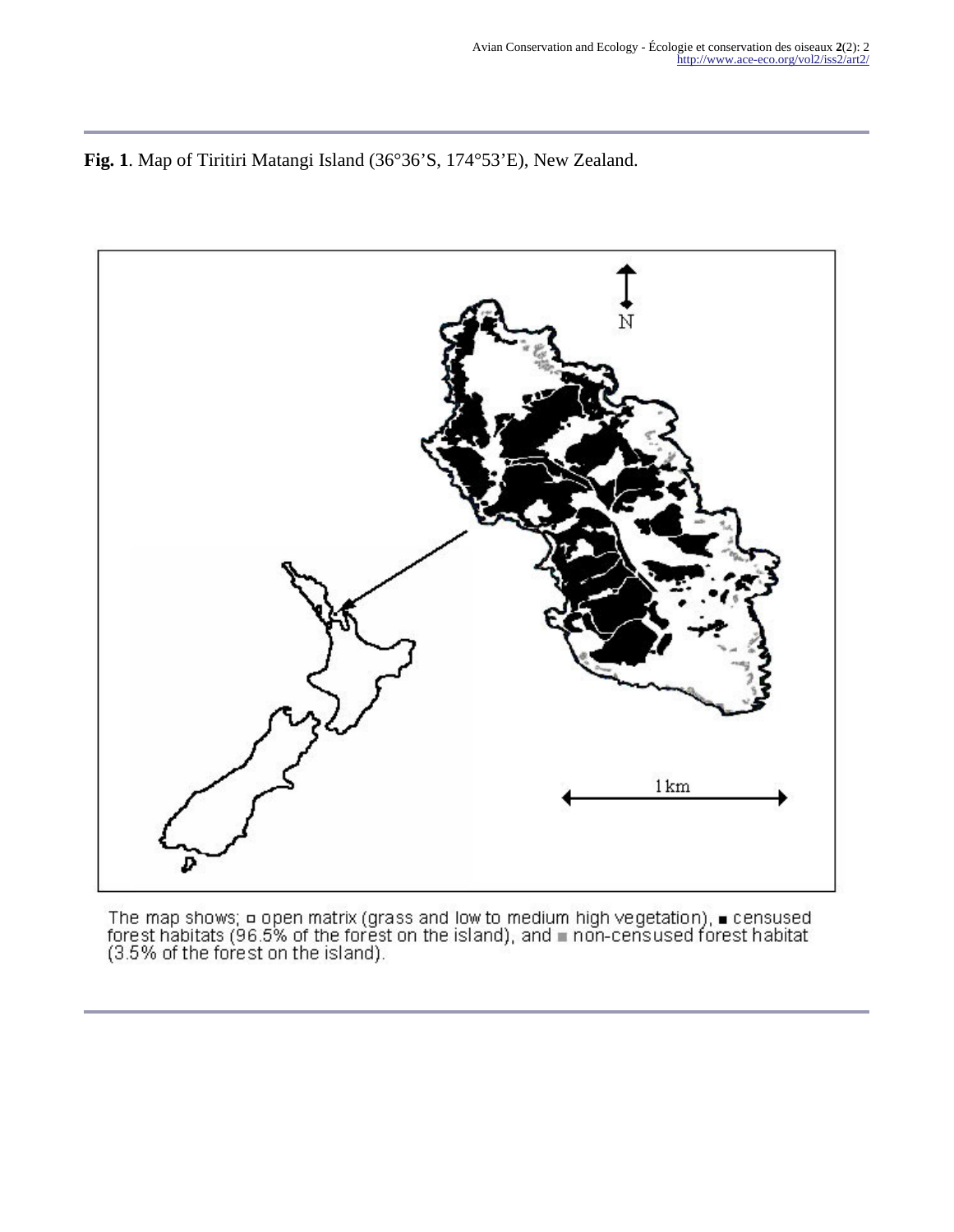The main predators of the North Island robin are the native owl (*Ninox novaeseelandie*) from the interior of the forest and the Australasian harrier (*Circus approximans*) from the surrounding matrix (Baker-Gabb 1981, Brown et al. 1998). Whereas owls hunt within the forest patch, harriers prey upon robins when they are visible through the canopy or when individuals cross the matrix between fragments; harriers have been seen circling close to canopy openings to localize robin song transmitted from recorders (A. Wittern and Å Berggren, *personal observation*). Hence, forest patches with little canopy cover may suffer increased predation risk. Also, for the robin as an open-cup nester, a more closed canopy would probably increase the likelihood that chicks would survive heavy rains and storms. The latter is supported by findings of dead chicks in exposed nests after heavy rain and cold weather (A. Witttern and Å. Berggren, *personal observation*).

### **Study population**

During this study in the summer of 2003–2004, the size of the population of North Island robins on Tiritiri Matangi Island was 87 adults, with 74 of these in pairs. One hundred and ten juveniles were produced during the breeding season, and, with the ongoing banding scheme, 98% of the birds in the population were individually color-banded. Of the 110 robin fledglings produced during the breeding season, 34 juveniles were alive and observed dispersing before the end of the study in February 2004 and were incorporated into the analyses. Of these fledglings, two were foster-fed by unrelated males, a behavior previously observed in this species (Armstrong et al 2000, Berggren 2006). Because foster-fed juveniles also go through the natal dispersal phase, these individuals were included in the analyses.

During the breeding season, the territorial boundaries, nesting sites, and breeding success of all the pairs in the population were recorded. The chicks were individually color-banded in the nest when they were between 9 and 15 d old. If a chick was not banded at this stage, it was later captured and banded while still in the parents' territory. The capture was made using a hand net or a manually triggered spring trap after the juvenile was called in by a robin male song from a tape recorder and presented with mealworms, *Tenebrio molitor* (Armstrong 1995).

#### **Dispersal surveys**

Data on when juveniles became independent were collected by regularly visiting their natal territories at intervals of 1–5 d (see also below) around the time when they were estimated to start their dispersal, i.e., 30 d after fledging. When an exact dispersal date marking the day the juvenile left the parents' territory was unknown, this date was estimated by using the median date between the day it was last seen in its natal territory and the date it was first seen outside this territory. To examine if the dispersal process was different depending on when during the season juveniles dispersed, juveniles were categorized as being "early" or "late" depending on whether they left their natal territory before or after 14 December, which was the median dispersal date in the study.

To survey for birds outside their natal territories, researchers walked at a slow pace in a weaving pattern across the length and breadth of 51 forest fragments 0.018–9.2 ha in size (mean 1.5 ha  $\pm$  0.3) with stops at census points. Care was taken to spend an equal amount of time in each area to minimize the risk of that some areas might be more heavily surveyed than others. Census points had an inbetween distance of 50 m. As an aid, we played a tape recording of a male robin's song for 60 s, which attracted any robins in the vicinity. After the tape was played, we waited for 60 s and recorded any incoming birds. This survey technique has been very successful in previous studies, with a detection rate of greater than 90% (Armstrong and Ewen 2002). In the surveys we excluded 3.5% of the forested areas on the island because they were situated on steep cliffs facing the sea and were logistically difficult to work in (see Fig. 1).

All forest patches were visited at least every 5th day. Every robin observed during surveys was identified by its band combination, and its location was determined using a Geographic Positioning System (GPS). If the density of the forest canopy prevented the GPS from accurately determining a position, the bird's location was marked on an aerial photograph (scale 1:3760). All positions were transferred to digital maps using the GIS software Ozi-Explorer (2000). The maps were created from aerial photographs of the island and revegetation maps from the island's revegetation project. These maps were controlled by ground-truthing to update data on vegetation and forest patch borders. On the resulting digitized maps, all North Island robin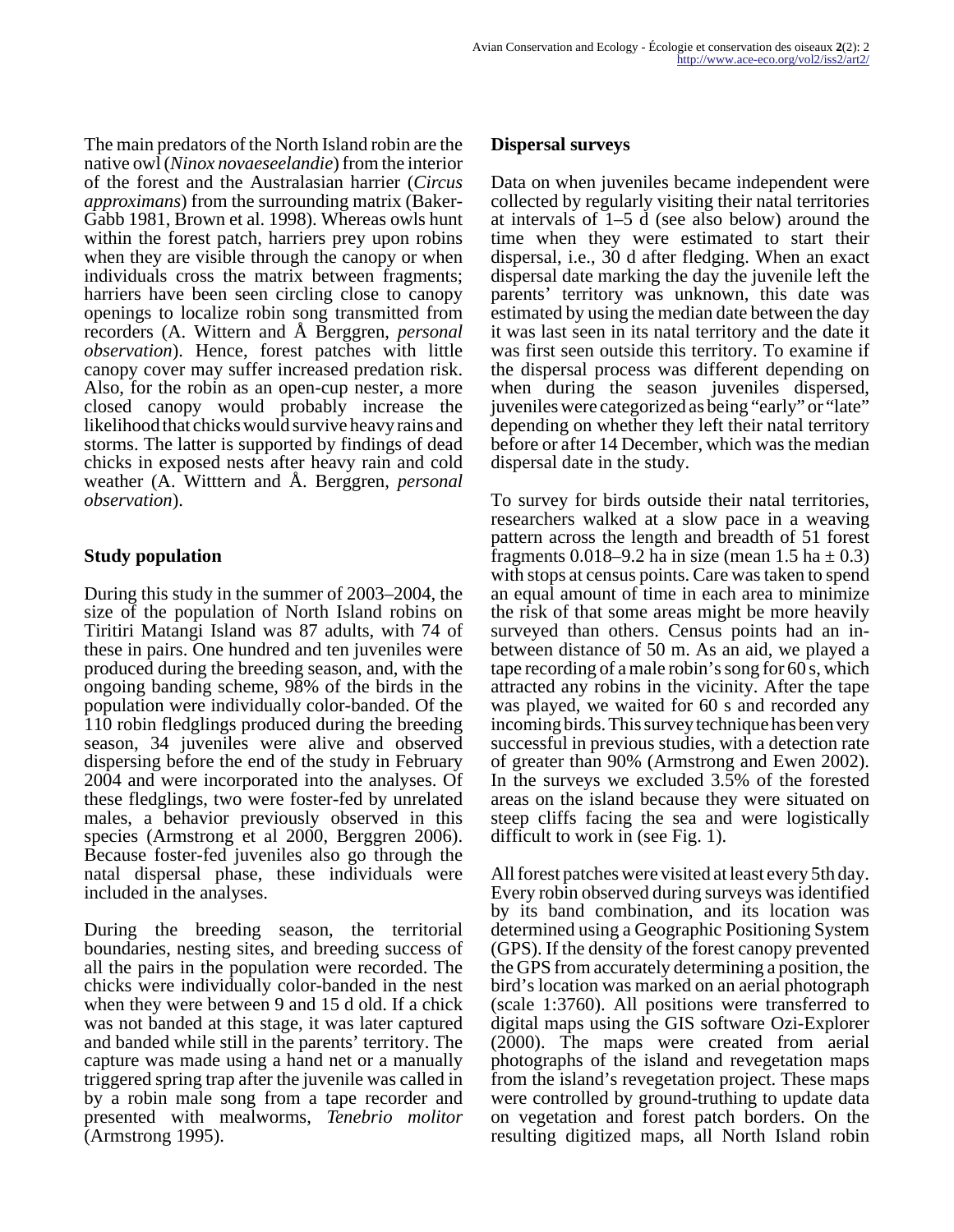territory boundaries and all positions of individual birds were entered.

### **Collection of habitat data**

To gather data on the habitats available for the dispersing juveniles, a detailed map of the island's forest patches was produced. A set of transects were created in the forested areas with a 50-m distance between the lines. Depending on the size of the patch, one to nine transect lines crossed each fragment. At every 25 m along the lines, starting from the forest edge, a mapping site with a circle of 0.03 ha (a radius of 10 m) was drawn. Within this circle we classified the vegetation into one of four types: (1) closed stands of old forest, (2) open stands of old forest, (3) closed stands of young forest, and (4) open stands of young forest. The forest was classified as "old" if it consisted of old remnant stands spared by the early farmers, and "young" if it had been planted during the islands' revegetation program. Data for the age of the forest were collected from historical vegetation maps and maps from the revegetation program. A stand was classified as "closed" if it had a canopy covering 50% or more of the area, and as "open" if canopy cover was less than 50%. One person (A. Wittern) did all the classification of the vegetation.

We used the presence and absence of individuals of the species as the dependent variable to examine habitat use, a common procedure in short-term studies of landscape ecology (Opdam 1991). To gather presence and absence data from the different areas, both juveniles and adults were recorded along the transect lines. At every mapping site we recorded if a juvenile was seen or not. Adult robin presence was measured as the presence or absence of an adult territory at the mapping site.

#### **Forest patch characteristics and connectivity**

To investigate how the pattern of juvenile presence in a patch related to variables on the landscape and local scale, the following characteristics of the 51 censused forest patches were examined by extracting data from historical vegetation records and digitized maps: (1) mean forest age in the patch, (2) forest patch size, and (3) the distance between forest patches. The distance between forest patches was used to examine the effect of connectivity between forest fragments on two scales: (1) the local

scale, or the distance from one patch to its nearest neighboring forest patch, and (2) the landscape scale, the mean distance from one patch to the five closest forest patches. The forest patches were then divided into five different categories showing different degrees of landscape connectivity: 1–20 m,  $21-40$  m,  $41-60$  m,  $61-80$  m, and  $> 80$  m. Within each category, the juveniles observed were calculated as the percentage of the total number of juveniles observed in all patches. The counts were not individual based, i.e., a juvenile was counted as a new observation if it reached a new patch; however, a juvenile was counted only once in each patch. The availability of patches within each category was calculated as the percentage of the total number of patches examined. From this, the number of juveniles in each connectivity class that were expected to be observed if their distribution was random was calculated by dividing the number of observations by the proportion of patch availability.

### **Analyses**

Habitat preference was analyzed with a chi-square goodness-of-fit test comparing the observed number of juveniles and adults with the number expected; the numbers expected were estimated by multiplying the proportion of the habitat type with the total number of observations of juveniles and adults at the respective sites. Only juveniles that left their natal patch were used in analyses. To determine which landscape variables were associated with the likelihood of a dispersing juvenile occurring in a given patch, we used ordinal logistic regression (McCollagh 1980). This statistical technique is useful when dealing with response data that do not conform to normal, Poisson, or binominal distributions (Thomson et al. 1998). The model consisted of four independent landscape variables: (1) mean forest age in the patch, (2) patch size, (3) local connectivity, and (4) landscape connectivity. The number of observed juveniles in the patch was used as the dependent ordinal variable. We used a backward elimination procedure of independent variables, progressively removing nonsignificant variables (partial  $P$  to remove  $= 0.10$ ). Ordinal logistic regression consistently showed a good fit of the data, i.e., lack of fit with a *P* close to 1. Sample sizes varied among tests because some data could not be obtained for all areas. All analyses were carried out using JMP computer software (SAS 1999).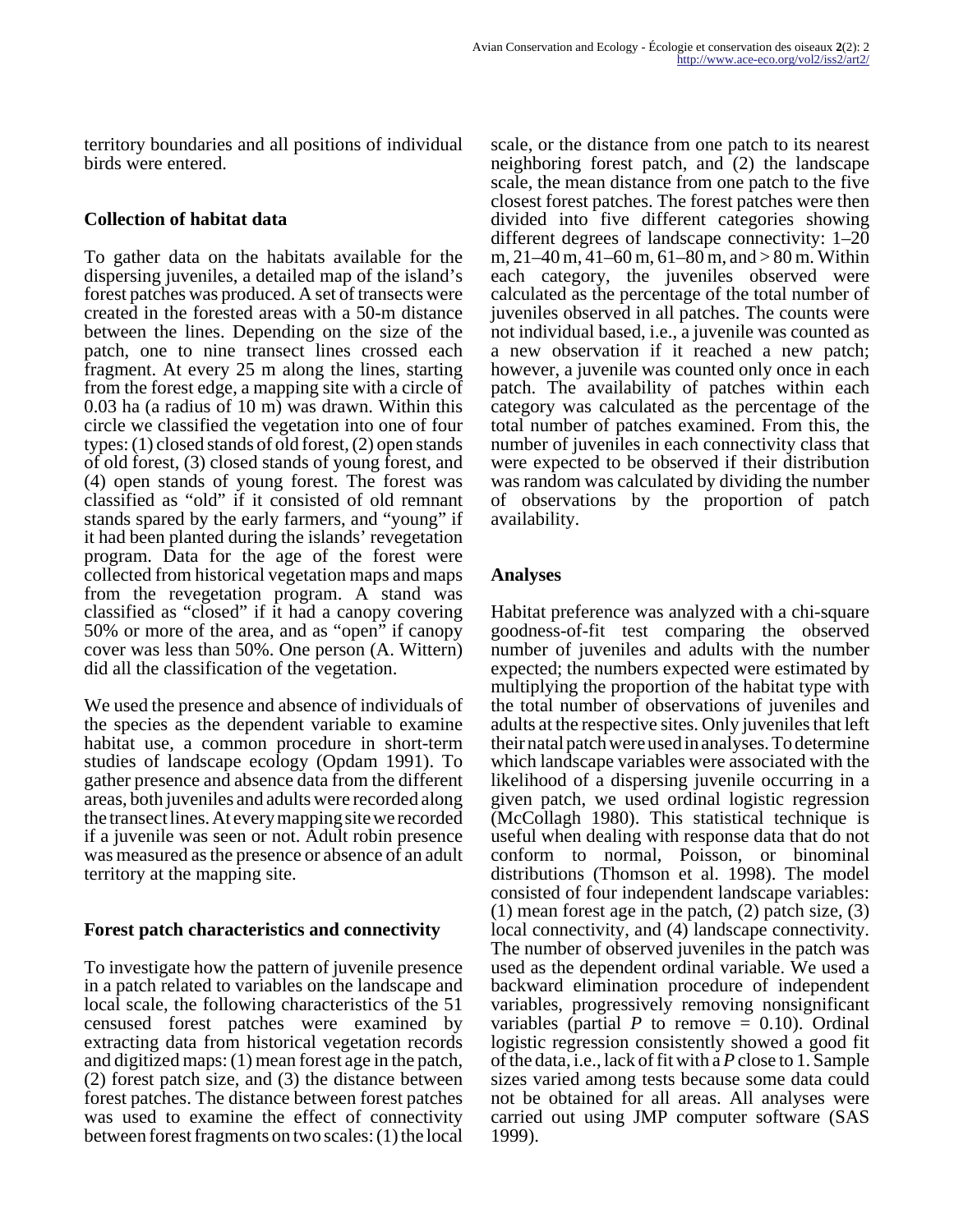#### **RESULTS**

#### **Patch connectivity and forest age**

Of the four landscape variables tested, three had an impact on the number of juveniles that visited the patch: landscape connectivity, patch size, and mean forest age (Table 1, Fig 2A). A patch was more frequently visited during natal dispersal if it was more connected to other patches in the landscape. Also, the number of juveniles visiting the patch was positively correlated with the mean forest age of the patch and with patch size (Fig. 2A). Local connectivity was not significantly correlated to numbers of juveniles in the patch. When we examined the distribution of juveniles during their dispersal more closely, we found that 25 of the 48 counted juveniles (52.1%) were observed in patches with an isolation of less than 20 m, whereas only nine counts (18.8 %) were made in patches belonging to the three lowest connectivity classes with distances of 41–60, 61–80, and  $> 80$  m, resulting in a very dissimilar distribution of observed and expected presences (chi-square test,  $\gamma^2 = 72.9$ ,  $n = 48$ ,  $P < 0.01$ ; Fig. 2B).

#### **Dispersal time and behavior**

We found significant differences in the habitat type of forest patches in which early-dispersing juveniles were observed when compared to forest patches in which late-dispersing juveniles were seen. Patches occupied by juveniles dispersing early in the season, i.e., before 14 December, showed a higher degree of local connectivity [median and 95% CI early 3.0 m (3.0–3.0) , late 9.0 m (3.0–10.0), Mann Whitney *U* test;  $Z = 2.9$ ,  $n_{\text{patches early}} = 36$ ,  $n_{\text{patches late}} = 6$ ,  $P =$ 0.004], and landscape connectivity (early 21.4 m  $\pm$  3.1, late 44.5 m  $\pm$  7.7, Mann Whitney *U* test; Z = 2.1,  $n_{\text{patches early}} = 36$ ,  $n_{\text{patches late}} = 6$ ,  $P = 0.038$ ). Early dispersers tended to be found in bigger forest patches (5.0 ha  $\pm$  0.5) than were later dispersers (2.7) ha  $\pm$  1.3; Mann Whitney *U* test:  $Z = 1.9$ ,  $n_{\text{patches early}}$  $= 36$ ,  $n_{\text{patches late}} = 6$ ,  $P = 0.053$ ). Also, the patches in which early-dispersing juveniles were found showed a higher total number of dispersing juveniles over the study period (early  $4.3 \pm 0.6$ , late 1.6  $\pm$  1.4, Mann Whitney *U* test; *Z* = 2.1, n<sub>patches early</sub>  $= 27$ ,  $n_{\text{patches late}} = 5$ ,  $P = 0.033$ ). Forest patches in which early- and late-dispersing juveniles were observed did not differ in terms of age or the number of adult territories within them (Mann Whitney *U* test, all  $P > 0.15$ ).

#### **Juvenile vs. adult habitat use**

The transect surveys in the 51 forest patches produced habitat data from 281 sites. Of the sites with known forest age, 70 (32.3%) were old forests or old, remnant stands and 147 (67.7%) were young, i.e., planted forests. Of the sites with old forest, 58  $(82.9\%)$  had closed canopies, and 12 (17.1%) had open canopies. The sites with young forest showed a very similar distribution of canopy cover, with 115 (78.2%) of the sites having closed canopies and 32 (21.8%) having open canopies. Canopy cover was not correlated with age of the forest (chi-square test,  $\chi^2 = 0.38$ ,  $n = 217$ ,  $P > 0.54$ ).

The territories of adult robins were not randomly distributed within the island's forest habitats. As seen in Fig. 3, old forests were used more than expected, and young forest areas were avoided (likelihood ratio test,  $\chi^2 = 40.9$ ,  $n = 217$ ,  $P < 0.001$ ). Adult robins also tended to have their territories in areas with more canopy cover within the patches (likelihood ratio test,  $\chi^2 = 3.48$ ,  $n = 281$ ,  $P = 0.06$ ). In contrast to this, juveniles did not show differences in their habitat use (likelihood ratio test, forest age,  $\chi^2 = 1.5$ ,  $n = 217$ ,  $P = 0.28$ , canopy cover,  $\chi^2 = 0.001$ ,  $n = 281, P = 0.98$ .

#### **DISCUSSION**

#### **Connectivity and patch characteristics**

Our results suggest that habitat isolation affects patterns of natal dispersal in the North Island robin (Table 1). More than 50% of the juveniles were observed in patches with a mean patch distance of less than 20 m, and only 10.4% of the juveniles were found in patches that were isolated by more than 60 m (Fig. 2B). The probability of juveniles visiting a patch was also affected by patch size, and the number of juveniles visiting the patch increased with increasing patch size (Table 1, Fig. 2A). This suggests that the dispersal of North Island robin juveniles may be highly affected by fragmentation. Our results support earlier suggestions by O'Donnell (1991) and Higgins and Peter (2003) that robins are reluctant to cross open areas between habitat patches.

Adult North Island robins showed a preference for establishing breeding territories in old forest and also preferred areas with more canopy cover (Fig. 3). This supports previous observations that adult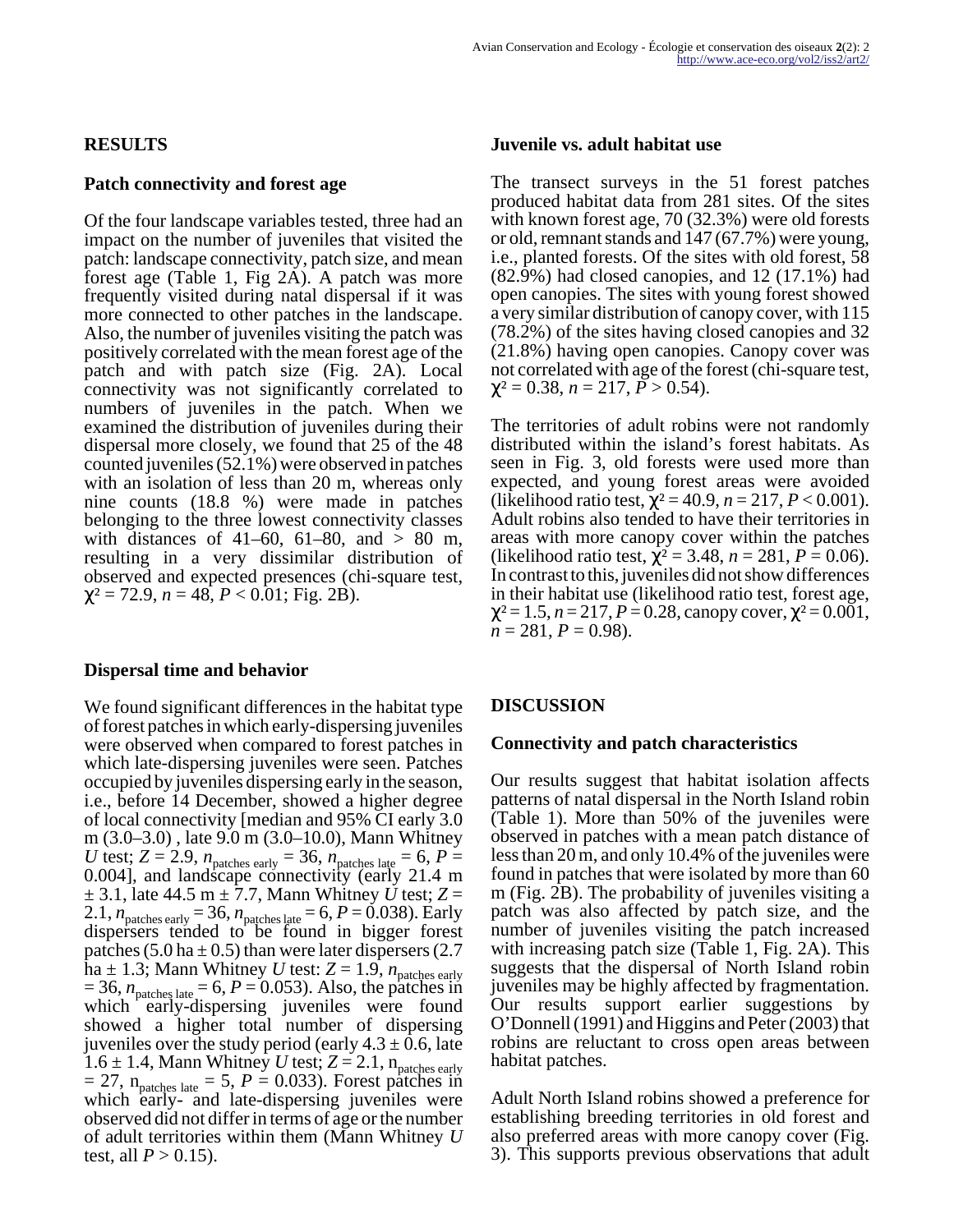**Fig. 2**. Correlations between the three environmental predictors influencing natal dispersal of the North Island robin: A) patch size, B) age class, and C) patch isolation.

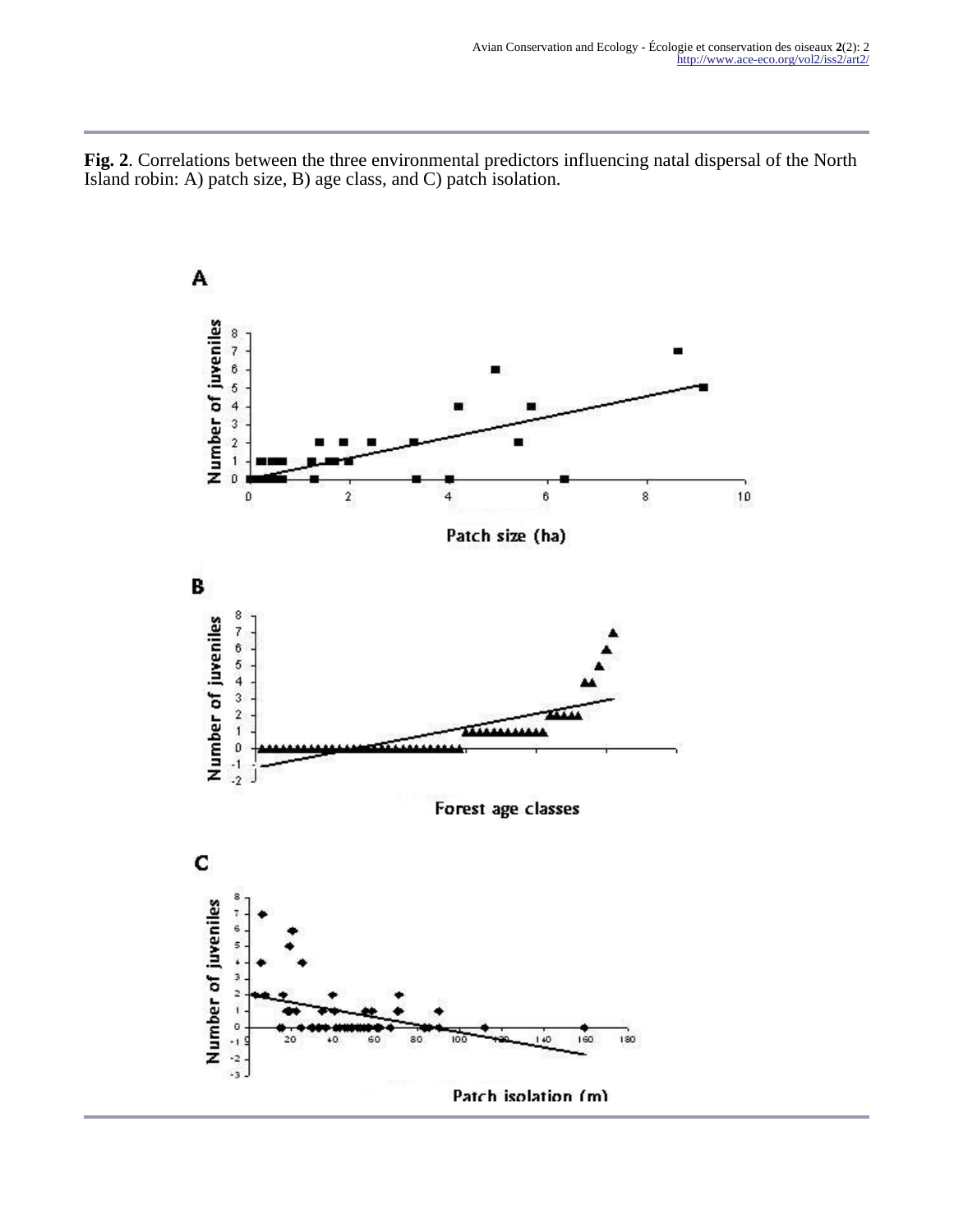**Fig. 3**. Observed (dark) vs. expected (white) use of available forest patches by dispersing juvenile North Island robins. Patches are grouped based on their degree of landscape connectivity, i.e., mean distance to the five closest forest patches.



North Island robins are predominantly found in older forests and that forest age is an indicator of habitat quality for this species (O'Donnell 1991, Spurr et al. 1992, Higgins and Peter 2003). Additionally, the assumptions of the importance of canopy cover for reduced adult and chick mortality from predation and bad weather are supported by the observed preference of territory establishment in sites with more canopy cover.

During dispersal, juveniles should settle in habitats that are similar to their predispersal habitat, a process called "habitat training" (Stamps 2001). This is to save energy resources for reproduction that would otherwise be used for learning how to live in a new kind of habitat; thus adult and juvenile North Island robins should be found in similar habitats. However, we found no habitat associations for juvenile birds during the post-fledging dispersal (see also Miller et al. 1997, Anders et al. 1998). One reason for this is that normal measures of habitat quality for robins, i.e., forest age, are less important than areas that provide food and shelter from predators. A preference for old forest was found when examining the habitat preference of juveniles at the landscape scale, i.e., the patches to which the juveniles were moving (Table 1, Fig. 2B). This difference between habitat selection at the landscape scale and selection at the smaller scale within the patches could be explained by juveniles searching for high-quality patches suitable for breeding, but being unable to settle in high-quality areas within these areas because of high rates of aggression from resident adults (Lambin et al. 2001, Berggren et al. 2004, Doligez et al. 2004). As a result, juveniles must search for unoccupied areas in: (1) unoccupied and low-quality patches; (2) edge areas of high-quality patches, which often consist of young forest;  $(\overline{3})$  areas between existing territories, which can consist of either old or young forest; or (4) an area left temporarily vacant as a result of the death of the territory owner.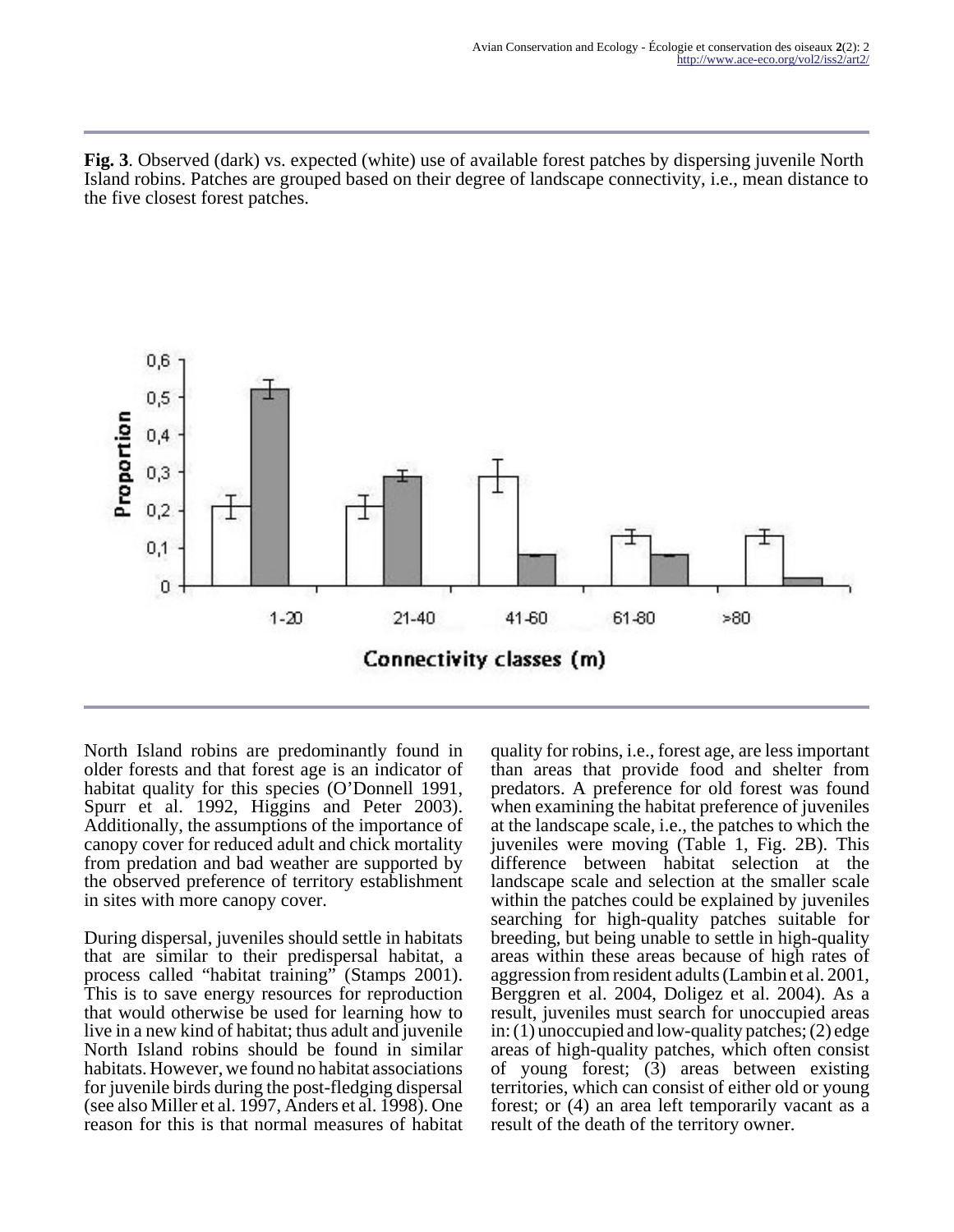| Variable          | Estimate $\pm$ SE | df | Log likelihood ratio $\chi^2$ | p      |
|-------------------|-------------------|----|-------------------------------|--------|
| CONNlandscape     | $-0.04 \pm 0.02$  |    | 5.06                          | 0.0245 |
| <b>CONN</b> local | $0.02 \pm 0.04$   |    | 0.34                          | 0.5604 |
| AGEpatch          | $0.97 \pm 0.49$   |    | 4.09                          | 0.0431 |
| SIZEpatch         | $0.66 \pm 0.19$   |    | 12.39                         | 0.0004 |

**Table 1**. Full logistic regression model showing the relationship of the number of juvenile North Island robin visiting a patch during natal dispersal after leaving the natal patch on four landscape variables recorded for each patch. Whole model (df = 4, chi-square =  $38,36, p < 0.0001$ ); CONN is short for connectivity.

Juveniles that left their natal area earlier in the season occupied patches that were less isolated and more popular among juveniles, i.e., with more juveniles visiting the patch, than juveniles leaving later. High competition for space between both adults and older juveniles may force later-arriving juveniles to choose patches they would normally avoid. Thus, the distribution of robins on Tiritiri Matangi Island more or less follows the predictions for an ideal despotic distribution (Calsbeek and Sinervo 2002), assuming that juveniles that left their natal habitat later in the season are younger and thus less experienced in competing for habitat than any older birds. This could negatively influence the survival for late dispersers in terms of higher predation risk and less food availability in nonpreferred areas. Although we acknowledge that the sample size of late-dispersing juveniles is low  $(n=6)$ , we believe that the results are valid and may partly explain the density-dependent juvenile survival suggested by Armstrong et al. (2002, see also Arcese et al. 1992, Stamps 2001).

### **CONCLUSION**

The North Island robin is a highly threatened, forestliving bird species that is sedentary in its territory throughout the year after the initial phase of natal dispersal (Higgins and Peter 2003). Much of New Zealand has been deforested, and many of the remaining lowland forests are fragmented and isolated (Myers 1923, McGlone et al. 2005). Our study indicates that the dispersal of the North Island robin is highly affected by fragmentation and that the species is reluctant to cross gaps (see also Armstrong et al. 2000, Berggren et al. 2004), a factor likely to be more pronounced in sedentary bird species like the North Island robin (Saunders et al. 1991, Andrén 1994, Sieving et al. 2000, Hames et al. 2001). One method suggested for reducing the extinction risk of species with poor dispersal abilities is the preservation or creation of habitat corridors linking the remaining habitat (Meffe and Caroll 1994, Macdonald and Johnson 2001, Berggren et al. 2002, Haddad et al. 2003). Vegetation strips (corridors) or small fragments (stepping stones) between larger habitat areas increase landscape connectivity and, thus, may increase the movement of individuals between the isolated fragments (Ims 1995, Tischendorf and Fahrig 2000). In addition, wide corridors offer additional habitat that can be used for breeding (Merriam 1991). The birds most likely to benefit from corridors are forest-habitat specialists: those species with low mobility in open habitats and of a high conservation status (O'Donnell 1991). New Zealand robins have been listed as one of eight native birds of that class in New Zealand, and one of the species most likely to decline after any form of habitat modification (O'Donnell 1991, Spurr et al. 1992).

The suggested fragmentation sensitivity of the robin in combination with the results from our study indicates that any improvement of the landscape to increase connectivity would benefit the long-term survival of the species. We found dispersing juvenile North Island robins in all forest habitats, including young and open forest areas, i.e., poor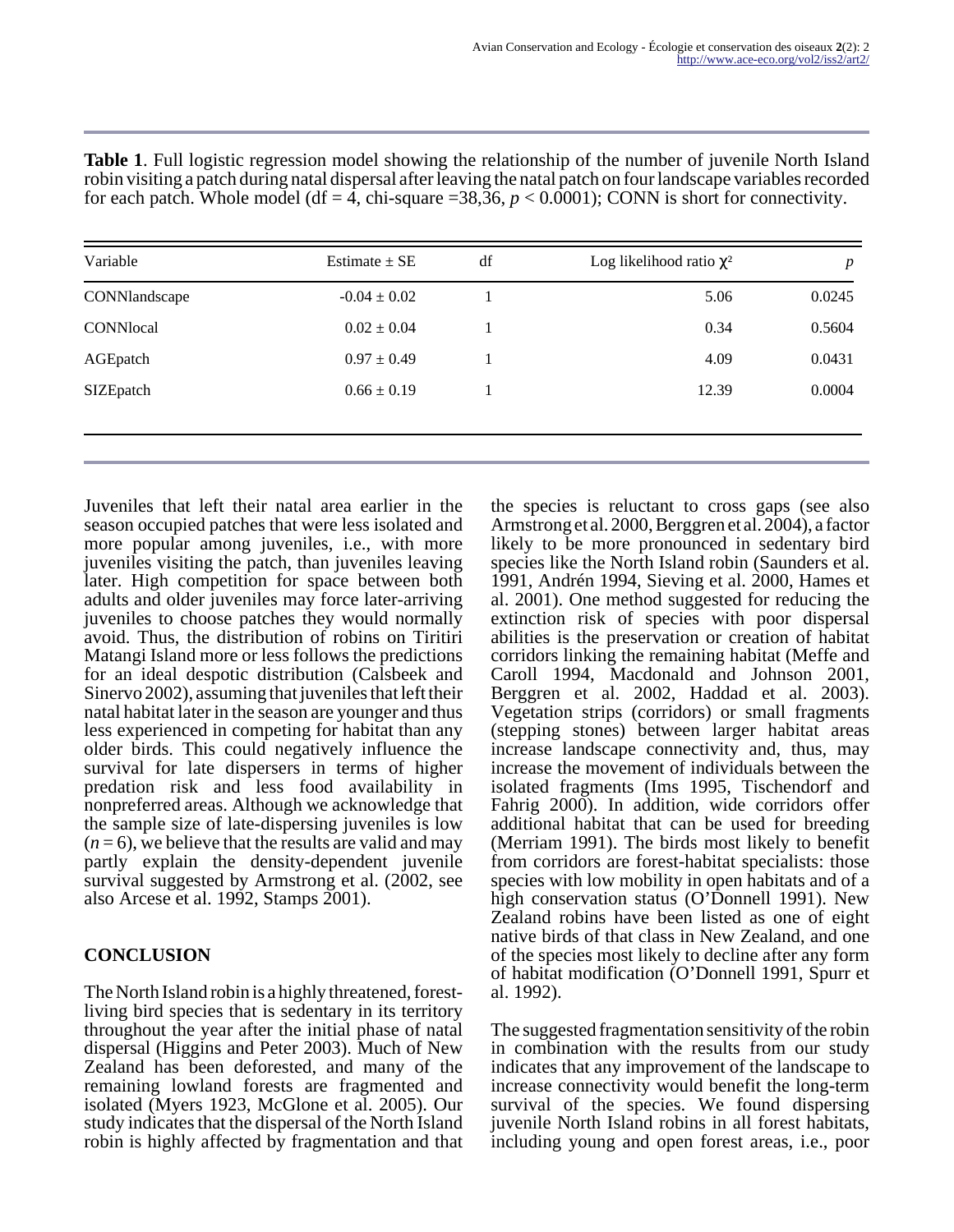breeding habitat. This suggests that juvenile robins make dispersal decisions on a broader habitat scale and are not dependent on the older forest stands during their dispersal phase. Thus, landscape connectivity could be increased for robins during natal dispersal by restoring low-quality forest patches between higher quality patches (Wiegand et al. 2005). Increased connectivity between forest patches would also be expected to increase the successful dispersal of other threatened native species (Vols et al. 2002). The relationship between number of visiting juveniles and patch size may indicate that the benefit of a corridor or stepping stones would increase with increasing size of the element. There may even be a threshold below which the element is not used. To estimate the dispersal behavior of the North Island robin in corridors and stepping stones, more studies are needed.

There is a risk with corridors that they can have detrimental effects for the individuals traveling through them, because they may provide dispersal abilities not only for threatened species but also for noxious agents such as fire, disease, or pests (Simberloff et al. 1992). Because of the high fraction of edge habitat in corridors, they might further provide habitat for edge-inhabiting predators and thus act as a sink for the animals using them. However, the improvement of dispersal in a target species living in a highly fragmented landscape is likely to far outweigh any potential negative effects. Dispersal through corridors or other types of structural links between habitats would give individuals in a population an escape route when conditions deteriorate, which would reduce the risk of inbreeding and extinction of the population (Saunders and Hobbs 1991).

Understanding dispersal in a species like the North Island robin that lives in a highly fragmented habitat is essential for future conservation and management. With such knowledge it is possible to change the management of both the species in focus and the landscape it inhabits so that individuals can recolonize former habitats and, thus, increase their long-term survival. More studies are needed on the effect of re-created habitats on individual dispersal in this species, but the combination of earlier studies and the findings from this study suggest that efforts made to increase the connectivity between habitats used by the North Island robin may be effective in increasing the dispersal and longevity of the populations.

*Responses to this article can be read online at: <http://www.ace-eco.org/vol2/iss2/art2/responses/>*

### **Acknowledgments:**

*We would like to thank Ray and Barbara Walter and Ian Price, the Department of Conservation rangers on Tiritiri Matangi Island who assisted us so kindly. Ray Walter also helped us by supplying vegetation maps with replanting data. Several others lent us a helping hand whenever it was necessary: thanks to Elna Broeder, Wendy Dimond, Doug Armstrong, Sandra Jack, Matthew Low, Staffan Roos, and Laura Mae Young. We also thank Staffan Roos, Matthew Low, Tomas Pärt, and Bo Söderström for comments on statistics and earlier versions of the paper. The Supporters of Tiritiri Matangi Island and the Department of Conservation made it possible for us to do this research by letting us use the facilities on Tiritiri Matangi Island. The research was supported by grants from the New Zealand Lottery Grants Board and the Supporters of Tiritiri Matangi Inc. The project was conducted under a research permit from the New Zealand Department of Conservation.*

#### **LITERATURE CITED**

**Anders, A. D., J. Faaborg, and F. R. Thompson.** 1998. Postfledging dispersal, habitat use, and homerange size of juvenile wood trushes. *The Auk* **115**: 349-358.

**Andrén, H.** 1994. Effects of habitat fragmentation on birds and mammals in landscapes with different proportions of suitable habitat: a review. *Oikos* **71**:355-366.

**Arcese, P., J. N. M. Smith, W. H. Hochaka, C. M. Rogers, and D. Ludwig.** 1992. Stability, regulation, and the determination of abundance in an insular song sparrow population. *Ecology* **73**:805-822.

**Armstrong, D. P.** 1995. Effects of familiarity on the outcome of translocations. II. A test using New Zealand robins. *Biological Conservation* **71**:281-288.

**Armstrong, D. P., R. S. Davidson, W. J. Dimond, J. K. Perrott, L. Castro, J. G. Ewen, R. Griffiths, and J. Taylor.** 2002. Population dynamics of reintroduced forest birds on New Zealand islands. *Journal of Biogeography* **29**:609-621.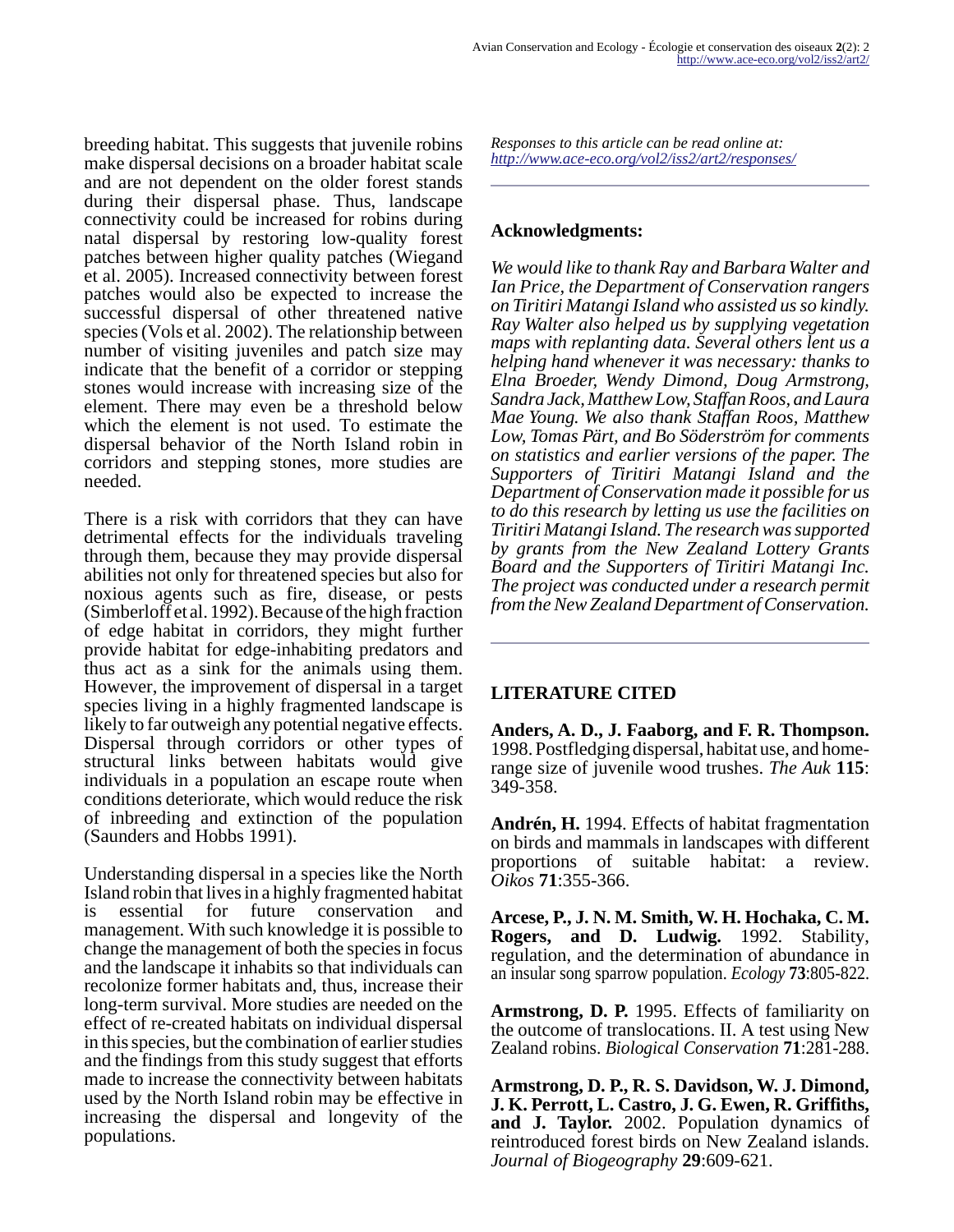**Armstrong, D. P., and J. G. Ewen.** 2002. Dynamics and viability on a New Zealand robin population reintroduced to regenerating fragmented habitat. *Conservation Biology* **16**:1074-1085.

**Armstrong, D. P., J. G. Ewen, W. J. Dimond, T. G. Lovegrove, Å. Bergström, and B. Walter.** 2000. Breeding biology of North Island robins (*Petroica australis longipes*) on Tiritiri Matangi Island, Hauraki Gulf, New Zealand. *Notornis* **47**:106-118.

**Baker-Gabb, D. J.** 1981. The diet of the Australasian harrier (*Circus approximans*) in the Manawatu-Rangitikei sand country, New Zealand. *Notornis* **28**:241-254.

**Barbosa, O., and P. A. Marquet.** 2002. Effects of fragmentation on the beetle assemblage at the relict forest of Fray Jorge, Chile. *Oecologia* **132**:296-306.

**Bender, D. J., T. A. Contreras, and L. Fahrig.** 1998. Habitat loss and population decline: a metaanalysis of the patch size effect. *Ecology* **79**:517-533.

**Berggren, Å.** 2006. Intraspecific adoption and foster feeding of fledglings in the North Island robin. *New Zealand Journal of Ecology* **30**:209-217.

**Berggren, Å., D. P. Armstrong, and R. M. Lewis.** 2004. Delayed plumage maturation increases overwinter survival in North Island robins. *Proceedings of the Royal Science of London B* **271**:2123-2130.

**Berggren, Å., B. Birath, and O. Kindvall.** 2002. Effect of corridors and habitat edges on dispersal behaviour, movement rates, and movement angles in Roesel's Bush-Cricket (*Metrioptera roeseli). Conservation Biology* **16**:1562-1569.

**Brown, K. P., H. Moller, J. Innes, and P. Jansen.** 1998. Identifying predators at nests of small birds in a New Zealand forest. *Ibis* **140**:274-279.

**Calsbeek, R., and B. Sinervo.** 2002. An experimental test of the ideal despotic distribution. *Journal of Animal Ecology* **71:** 513-523.

**Charlesworth, D., and B. Charlesworth.** 1987. Inbreeding depression and its evolutionary consequences. *Annual Review of Ecology and Systematics* **18**:237-268.

**Doligez, B., T. Pärt, E. Danchin, J. Clobert, and L. Gustafsson.** 2004. Availability and use of public information and conspecific density for settlement decisions in the collared flycatcher. *Journal of Animal Ecology* **73**:75-87.

**Fleishman, E., C. Ray, P. Sjögren-Gulve, C. L. Boggs, and D. D. Murphy.** 2002. Assessing the role of patch quality, area and isolation in predicting metapopulation dynamics. *Conservation Biology* **16**:706-716.

**Fleming, C. A.** 1950. New Zealand flycatchers of the genus *Petroica* Swainson (Aves). *Transactions of the Royal Society of New Zealand* **78**:127-160.

**Haddad, N. M., D. R. Bowne, A. Cunningham, B. J. Danielson, D. J. Levey, S. Sargent, and T. Spira.** 2003. Corridor use by diverse taxa. *Ecology* **84**:609-615.

**Hames, R. S., K. V. Rosenberg, J. D. Lowe, and A. A. Dhondt.** 2001. Site reoccupation in fragmented landscapes: testing predictions of metapopulation theory. *Journal of Animal Ecology* **70**:182-190.

**Hanski, I.** 1999. *Metapopulation ecology.* Oxford University Press, Oxford, UK.

**Hansson, L. 1991.** Dispersal connectivity in metapopulations. *Biological Journal of the Linnean Society* **42**:89-103.

**Higgins, P. J., and J. M. Peter.** 2003. *Handbook of the Australian, New Zealand and Antarctic birds*. Sixth edition. Oxford University Press, Melbourne, Australia.

**Holdaway, R. N., T. H. Worthy, and A. J. D. Tennyson.** 2001. A working list of breeding bird species in the New Zealand region at first human contact. *New Zealand Journal of Zoology* **28**:119-187.

**Ims, R. A.** 1995. Movement patterns related to spatial structures. Pages 85-109 *in* L. Hannson, L. Fahrig, and G. Merriam, editors. *Mosaic landscapes and ecological processes.* Chapman & Hall, London, UK.

**Innes, J., G. Nugent, K. Prime, and E. B. Spurr.** 2004. Responses of kukupa (*Hemiphaga novaeseelandiae*) and other birds to mammal pest control at Motatau,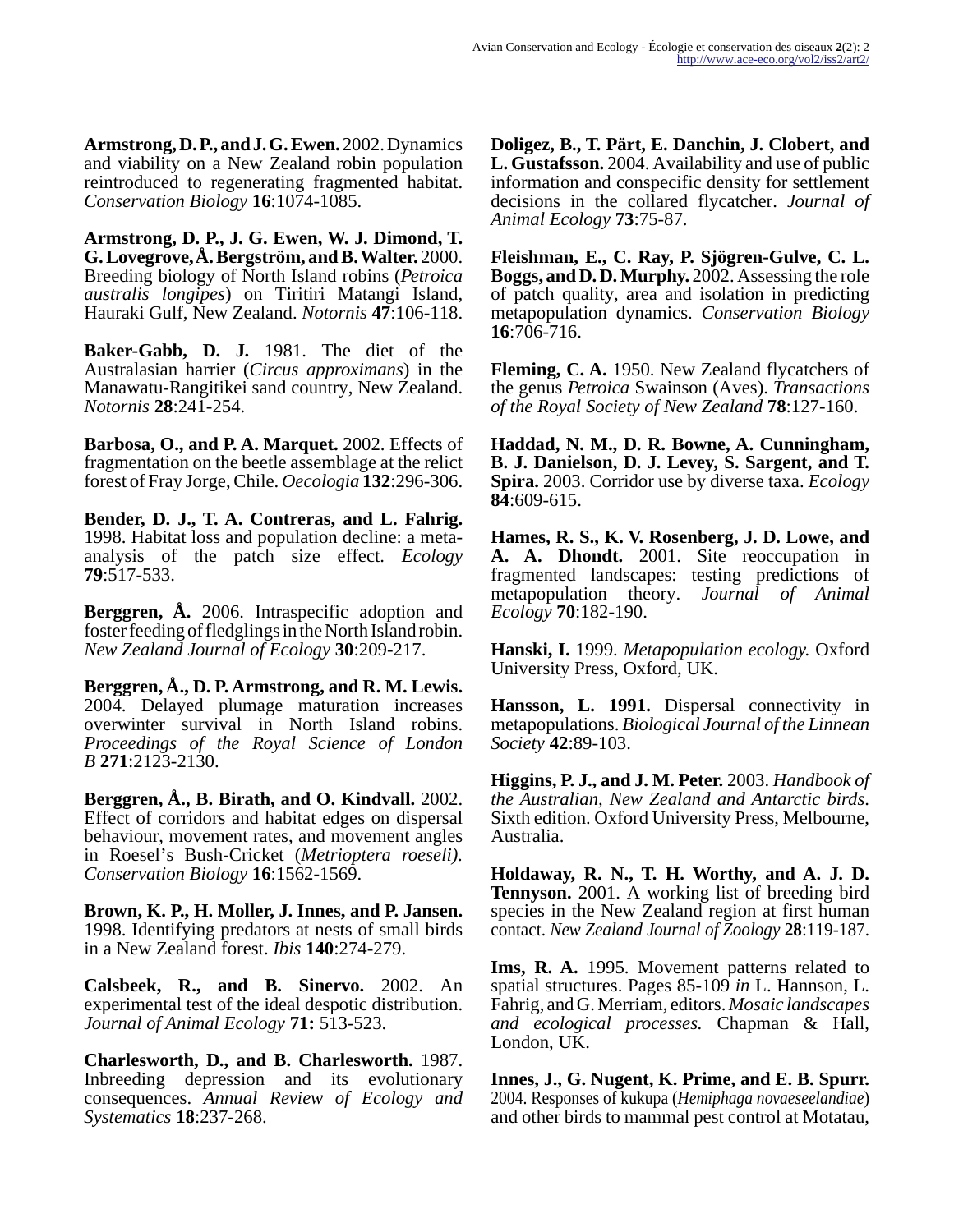Northland. *New Zealand Journal of Ecology* **28**:73-81.

**Johnson, M. L., and M. S. Gaines.** 1990. Evolution of dispersal: theoretical models and empirical tests using birds and mammals. *Annual Review of Ecology and Systematics* **21**:449-480.

**Kennedy, P., and J. M. Ward.** 2003. Effects of experimental food supply on movements of juvenile northern goshawks (*Accipiter gentiles atricapillus*). *Oecologia* **134**:284-291.

**Lambin, X., J. Aars, and S. B. Piertney.** 2001. Dispersal, intraspecific competition, kin competition and kin faciliation: a review of the empirical evidence. Pages 110-122 *in* J. Clobert, E. Danchin, A. A. Dondt, and J. D. Nichols, editors. *Dispersal.* Oxford University Press, New York, New York, USA.

**Macdonald, D. W., and D. D. P. Johnson.** 2001. Dispersal in theory and practice: consequences for conservation biology. Pages 358-372 *in* J. Clobert, E. Danchin, A. A. Dondt, and J. D. Nichols, editors. *Dispersal.* Oxford University Press, New York, New York, USA.

**Matthysen, E.** 2005. Density-dependent dispersal in birds and mammals. *Ecography* **28**:403-416.

**McCollagh, P.** 1980. Regression models for ordinal data. *Journal of the Royal Statistical Society Series B* **42**:109-142.

**McGlone, M. S., J. M. Wilmshurst, and M. Leach.** 2005. An ecological and historical review of bracken (*Pteridium esculentum*) in New Zealand, and its cultural significance. *New Zealand Journal of Ecology* **29**:165-184.

**McLennan, J. A., and M. A. Potter.** 1992. Distribution, population changes and management of brown kiwi in Hawke's Bay. *New Zealand Journal of Ecology* **16**:91-102.

**Meffe, G. K., and C. P. Carroll.** 1994. *Principles of conservation biology.* Sinauer, Sunderland, Massachusetts, USA.

**Merriam, G.** 1991. Corridors and connectivity: animal populations in heterogenous environments. Pages 133-142 *in* D. A. Saunders and R. J. Hobbs, editors. *Nature conservation 2: the role of corridors.* Surrey Beatty, Chipping Norton, Australia.

. **Miller, G. S., R. J. Small, and E. C. Meslow.** 1997. Habitat selection by spotted owls during natal dispersal in western Oregon. *Journal of Wildlife Management* **61**:140-150.

**Myers, J. G.** 1923. The present position of the endemic birds of New Zealand. *New Zealand Journal of Science and Technology* **6**:65-99.

**O'Donnell, C. F. J.** 1991. Application of the wildlife corridors concept to temperate rainforest sites, North Westland, New Zealand. Pages 85-98 *in* D. A. Saunders and R. J. Hobbs, editors. *Nature conservation 2: the role of corridors.* Surrey Beatty, Chipping Norton, Australia.

**Opdam, P.** 1991. Metapopulation theory and habitat fragmentation: a review of holarctic breeding bird studies. *Landscape Ecology* **5**:93-106.

**Oppel, S., and B. Beaven.** 2004. Juvenile Stewart Island robins (*Petroica australis rakiura*) disperse up to 16 km; short note. *Notornis* **51**:55-56.

**Ozi-Explorer.** 2000. *Software version 3.90.3.* D & L Software, Brisbane, Australia.

**Perrin, N., and G. Goudet.** 2001. Inbreeding, kinship, and the evolution of natal dispersal. Pages 123-142 *in* J. Clobert, E. Danchin, A. A. Dondt, and J. D. Nichols, editors. *Dispersal.* Oxford University Press, New York, New York, USA.

**SAS Institute.** 1995. *JMP version 3.* SAS Institute, Cary, North Carolina, USA.

**Saunders, D. A., and R. J. Hobbs.** 1991. *The role of corridors.* Surrey Beatty, Chipping Norton, Australia.

**Saunders, D. A., R. J. Hobbs, and C. R. Margules.** 1991. Biological consequences of ecosystem fragmentation: a review. *Conservation Biology* **5**:18-32.

**Sieving, K. E., M. F. Willson, and T. L. de Santo.** 2000. Defining corridor functions for endemic birds in fragmented south-temperate rainforest*. Conservation Biology* **14**:1120-1132.

**Simberloff, D., J. A. Farr, J. Cox, and D. W. Mehlman.** 1992. Movement corridors: conservation